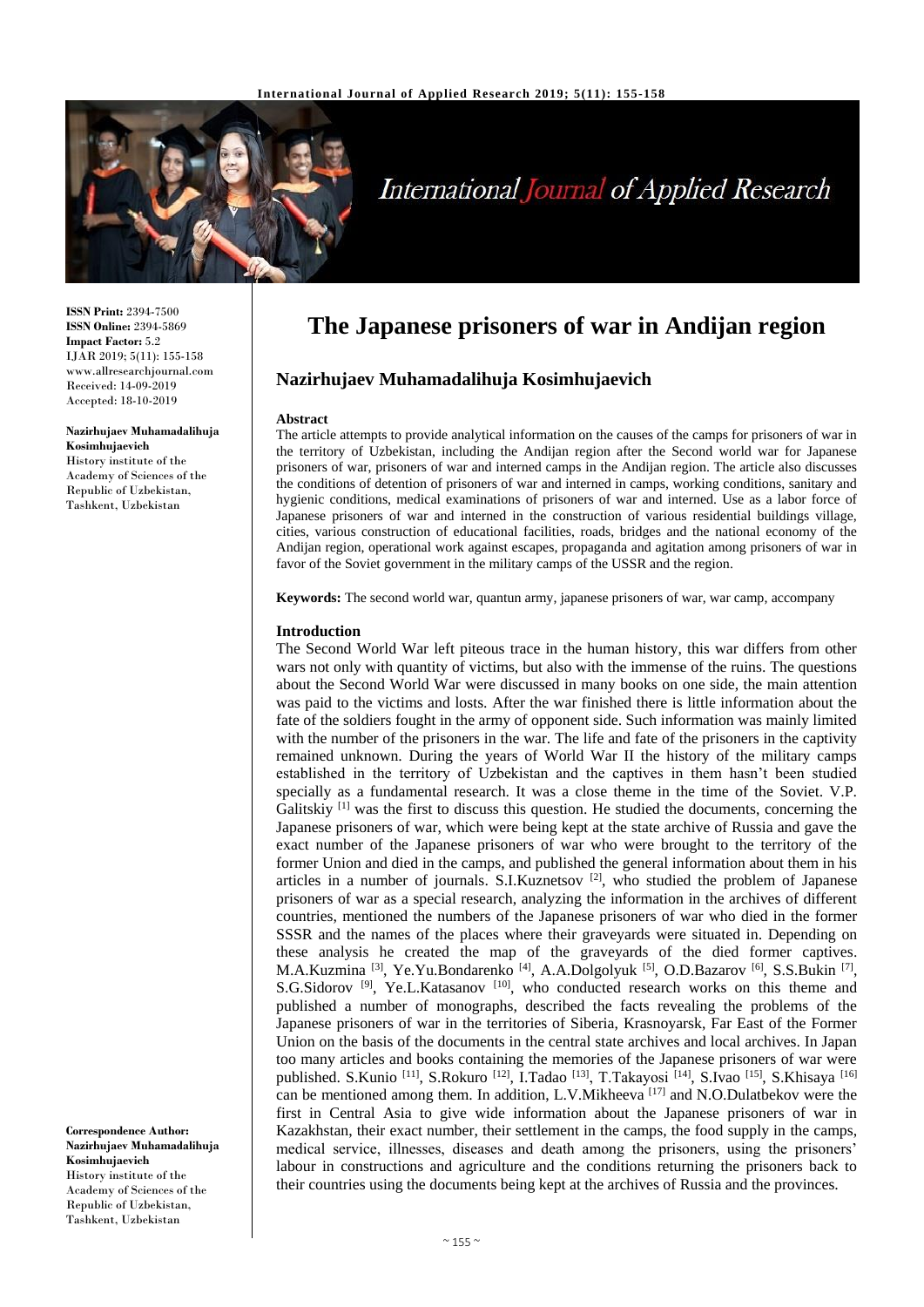#### **Literature review**

In describing this study, the data being kept in the 1.F.p. fund of the state military archive of Russia and the book by M.M.Zagorulko "Regional structures of NKVD-MVD SSSR. 1941-1951: Report information documents" are taken as the main source. After Uzbekistan acquired independence the attention to the life and activity of the prisoners of war was increased. In the years of World War II the Soviet government established more than 100 camps of the prisoners of war in the different territories of the country in order to keep and use the captives. It is known, the war can not be without vistims, that's why in order to cover the number of the victims lost in the war partially, in the years after the war the labour of the prisoners of war (the interned) was effectively used. Although the war was finished with victory, the Soviet nation was tired, because of the lack of millions of people who went to the war and never came back, the agriculture and industry were quite in the back. On one side it seemed to be true to use the labour of the prisoners of war as the demand of that time. Taking them into account the policy of settling the prisoners of war (The interned) in the camps established in the different territories of the country was carried out. In the years of World War II together with many countries of the Union, in Uzbekistan the camps of the prisoners of war dependent on the Public Committee of Internal Affairs (PCIA) were established too. Like other regions of Uzbekistan the prisoners of war were settled in Andijan region too. The  $26<sup>th</sup>$  camp of the prisoners of war in Andijan region was among the special camps, and mostly the soldiers who served in higher positions in Japanese army were sent this camp.

The special health camp in Andijan was estabilished in 1943 (according to the order №0061 of the Ministry of Internal Affairs of UzSSR). In this camp nearly 2500 prisoners (interned people) could be kept  $[1]$ .

Because the  $26<sup>th</sup>$  camp was a special health camp, at first the captives who got ill with the ilnesses like "dystrophy", "dysentery", "camp fever (typhus)", "scab" were brought to this camp. Because of the attempts of the physicians these ilnesses were stopped to be spread at the end of 1943.

At first German, Italian captives were kept at this camp, from the autumn of 1945 german captives were transformed to another camp as soon as the Japanese came to the camp. One of the main reasons for it was to prevent the German and Japanese prisoners of war from coming to an arrangement with each other.

The 26<sup>th</sup> camp of the prisoners of war in Andijan was divided into two sections:

- 1. In Andijan region, Izboskan district, Chuama village, 15 kms far from the railway station "Paytug".
- 2. The 1<sup>st</sup> section of the camp was situated in Andijan region, Jalolkuduk district, Janubiy Olamushuk village. This section was situated 7,5 kms far from the railway station "Grunchmozor". In this section about 700 Japanese prisoners of war were kept [2]. They, mainly, participated in the construction of "Oil system" and in building Janubiy Olamushuk town, in the construction of the main motorway and bridges leading to the town, in constructing works of the winter cinema club and the hospital in the town as well.

As Sirojiddin Hakimjonov, who was born in 1966 in Jalolkuduk district, Janubiy Olamushuk town, "Birlashgan" mahalla (neighbourhood) witnessed about the Japanese prisoners of war that his father Makhsumkhoji ota worked as the brigadier to them.

Makhsumkhoji ota remembers: about 700 Japanese prisoners of war (interned people) were brought here. We discovered the new land together, the conditions were very hard and it brought the tired and exhausted Japanese prisoners of war to lose their health and get ill. No matter medical help had been given, four of them died and stayed here [3].

#### **Main part**

In the 26th camp of the prisoners of war in Andijan, mainly, the soldiers who served in higher positions (Lieutenant, Mayor, Lieutenant Colonel, Colonels) in the Quantun Army were kept. The prisoners of war, mainly, worked in the fields in the territory of the camp, in building camps and in the fields growing agricultural products belonging to the camp.

The documents kept in the state archive of Andijan region Kurgontepa district are worth of attention because they are the documents about the native local people were appointed as the controller of the camp of the prisoners of war. Because the representatives of the native local people knew the surroundings well and the camp staff could exchange ideas and opinions with the local people in different matters.

#### **The list**

| $N_2$ | <b>Names</b>                    | Date of birth | <b>Nationality</b> | Party     | <b>Position</b>           |
|-------|---------------------------------|---------------|--------------------|-----------|---------------------------|
|       | Seshnikov Mikhail Ivanovich     | 1924          | Russian            | Com.Party | Medical inspector         |
|       | Chuev Anatoliy Ivanovich        | 1924          | Russian            | Com.Party | Head of special section   |
|       | Shlyapin Fedor Terentevich      | 1910          | Russian            | Com.Party | Head of Guards            |
| 4     | Kalilin Viktor Nikolaevich      | 1921          | Russian            | Com.Party | Commandant                |
|       | Petrov sergey Fedorovich        | 1902          | Russian            | Com.Party | Head of military club     |
| 6     | Fayzulyanov                     | 1917          | Tatar              | Com.Party | Commander of the division |
|       | Khaybulin Minyar Khakimyanovich | 1922          | Tatar              | Com.Party | Controller                |
| 8     | Teleshin Nikolav                | 1923          | Russian            | Com.Party | Commander of the division |

**Table 1:** The controller workers of the Janubiy Olamushuk labour camp being appointed to the new posts [4, 176]

The Japanese prisoners of war and the interned people, who were brought to Uzbekistan and died here, were buried in the following districts of Andijan region.

In Jalolkuduk district, Janubiy Olamushuk village 4 people were buried between 1945 and 1947. In Izboskan district, Chuama village 30 people were buried between 1945 and

1949. As for the graveyards where the Japanese prisoners of war and the interned were buried, in 1956, many graves of the Japanese were unknown, some of them had no gravestones on which their names were written, the graveyards were in bad refused condition [5]. In the years of independence such things were finished, because of the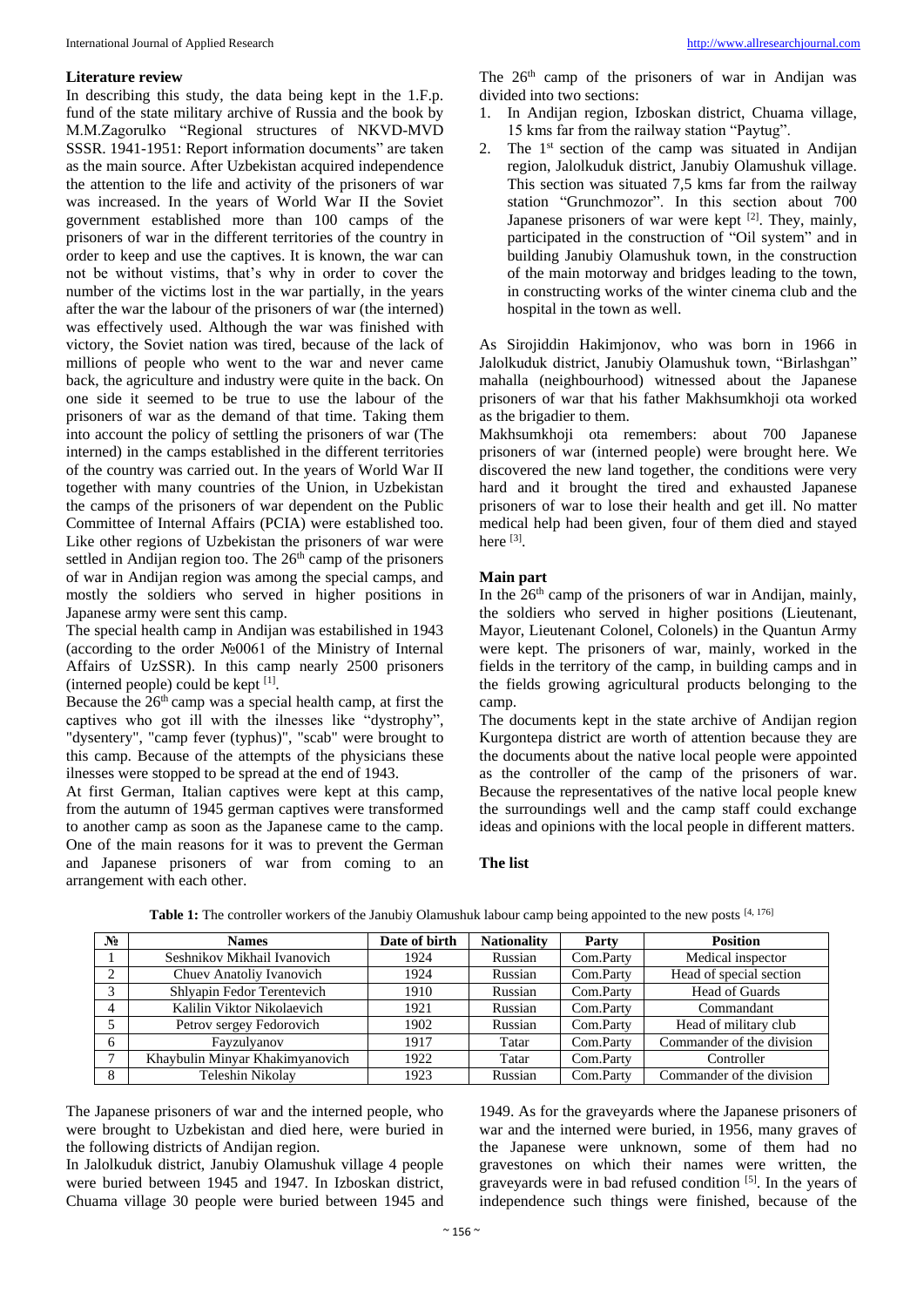concern of our state and the attempts of the devoted countrymen the graveyards have been flourished. Sirojiddinov Makhsumkhoji ota, who was born in 1922 and leading such works, defined the places where the graves of the Japanese prisoners of war and the interned people were situated in Jalolkuduk district, Janubiy Olamushuk village, showed his devotion in putting the gravestones to each of them and flourishing these places by the help of the government of Andijan region [6]. Nowadays his son Sirojiddinov Najmiddin is continuing his works.

As Otakhonova (Uvaysiddinova) Sharifakhon, who is living in Chuama village of Izboskan district, Andijan region, witnessed that her father-in-law Kamariddin khadji Uvaysiddinov remembered the camp of the prisoners of war in this village and the events happened around it in his childhood. "We were little children, at first German and Italian prisoners of war were brought here, they were tired and exausted on the journey, and most of them seemed to be ill. We were afraid of the German, all the prisoners of war seemed to be the German for us. Later, another captives in different appearance and shorter, partially resembled to our people were brought here, later we knew that they were Japanese. Because all the men who were able to carry a gun in the village went to the war, there were no men left to dig the grave in the village, so that there was a time when the people died, the prisoners were taken out of the camp to dig the grave  $^{[7]}$ ."

On May 26, 2002 the former Japanese prisoners of war visited Andijan in order to visit their countrymen's gravesites and the delegation was met by a number of honorands of war and labour under the leadership of R.Tillaboev, they were shown the gravesites of their countrymen situated in Chuama village of Izboskan district and Janubiy Olamushuk village of Jalolkuduk district and performed visitation and it made a warm impression on them [8].

In the camps of the Japanese prisoners of war together with Japanese prisoners and interned people, Russian, Ukranian, Polish, Korean, Buryat prisoners and interned people were also kept. They were called "White refugees". Most of them were comprised of the Bolsheviks who left the Soviet state because of various reasons. These prisoners were imprisoned for their corporation with Japanese reconnaissance in Manzhou-Go until 1945<sup>[9]</sup>. For example, in December of 1946 the servants of the counterintelligence State security service under the control of the general-mayor of the army Kolchakovskoy and Shulkevich Boris Ananevich brought Grodekovo who was born in 1885, Russian, the member of the Japanese military mission (Takumu kikan-army organization of secret service) to the 26th health camp on the train 97019 from Prymorsk region. These "White refugees" were used to know the secrets among the prisoners, get information, get to know who was in aggressive idea against the Soviet government among the prisoners and deliver secret information to the administrators about those who were agitating the prisoners against the Soviet government. There was a frequent exchange of the prisoners between the camps. We can find out such kind of situations in the following document too. The deputy of the Minister of Internal Affairs of Turkmanistan SSR, Colonel Menshikev sent Petrov, the general-lieutenant of GUPVI IIB SSSR the list of ill and weak Japanese soldiers sent from the military camp № 44 in Krasnovodsk city in Turkmanistan to the health camp № 26 on September 11, 1946.

#### **Line of communication list of Japanese prisoners of war [10]**

| N. | <b>Names</b>             | Personal No | Age and place of birth | <b>Military title</b> |
|----|--------------------------|-------------|------------------------|-----------------------|
|    | <b>AKAMI</b> Khidesuke   | 518         | 24, Khukuiken city     | Mayor                 |
| 2  | ARAI Sakura              | 555         | 21, Nagano city        | Junior Lieutenant     |
| 3  | ARAKI Zdiroo             | 939         | 28, Tokasaki city      | Captain               |
| 4  | VABA Kadzukhiko          | 2101        | 22, Kumamoto city      | Junior Lieutenant     |
| 5  | <b>VATANABE</b> Takisi   | 782         | 28, Niigata province   | Lieutenant            |
| 6  | <b>EBARA Kodzi</b>       | 562         | 47, Okayataken city    | Lieutenant Colonel    |
| 7  | <b>IVASAKI</b> Seiti     | 788         | 30, Khyogo province    | Junior Lieutenant     |
| 8  | <b>IVASAKI</b> Masamitsu | 1000        | 31, Saytama province   | Captain               |
| 9  | <b>IDZAKI</b> Sigoro     | 506         | 22, Fukuiken city      | Junior Lieutenant     |
| 10 | <b>IKEDA</b> Osamu       | 1485        | 23. Tokio city         | Junior Lieutenant     |

**Table 2:** Departure – Krasnovodsk, Camp№44, Destination – Andijan, Camp №26, September 8, 1946.

Chief of GCPOW№ 44 MMA of SSSR Lieutenant Colonel (Saprikin) Senior Inspector of the Group Registration of the Camp№ 44 MMA of SSSR GV. Sergeant (SHUPKO)

To the 26<sup>th</sup> camp in Andijan, mainly, ill and tired Japanese prisoners were brought  $[10]$ . The exchange of the prisoners between the camps was frequently happened. On May 12, 1947 the train comprised of 225 Japanese prisoners of war who served in Quantun army departed from Andijan camp to the 387th camp in Fergana. There were many professional scouts (intelligence agents), senior officers, servants of intelligence service and gendarmerie among them<sup>" [11]</sup>. In this camp, besides the prisoners with higher positions, ordinary soldiers were kept too. In every camp there were worker prisoners able to work comprised of soldiers and rank officers. The Japanese prisoners of war were also used in agriculture and constructing works besides carrying out their punishment in the territories of our country.

The prisoners of war at the  $26<sup>th</sup>$  health camp worked to

repair inside the camp and in the lands belonging to the camp in the first years. From 1946 the prisoners of war began to work in different agricultural enterprises according to the labour contract between the enterprise and the camp. In this year 250 people were involved in fixing the river banks, 200 people were involved in restoring and cleaning the irrigation systems. Besides that the Japanese prisoners of war attended in building many buildings and accommodations too. They did these works under the control of convoy (escort) <a>[12]</a>. The Japanese prisoners of war worked in more comfortable weather conditions of Uzbekistan rather than northern and eastern cold regions of the former Union. Different buildings, streams, streets built by them have been still kept up to the present days.